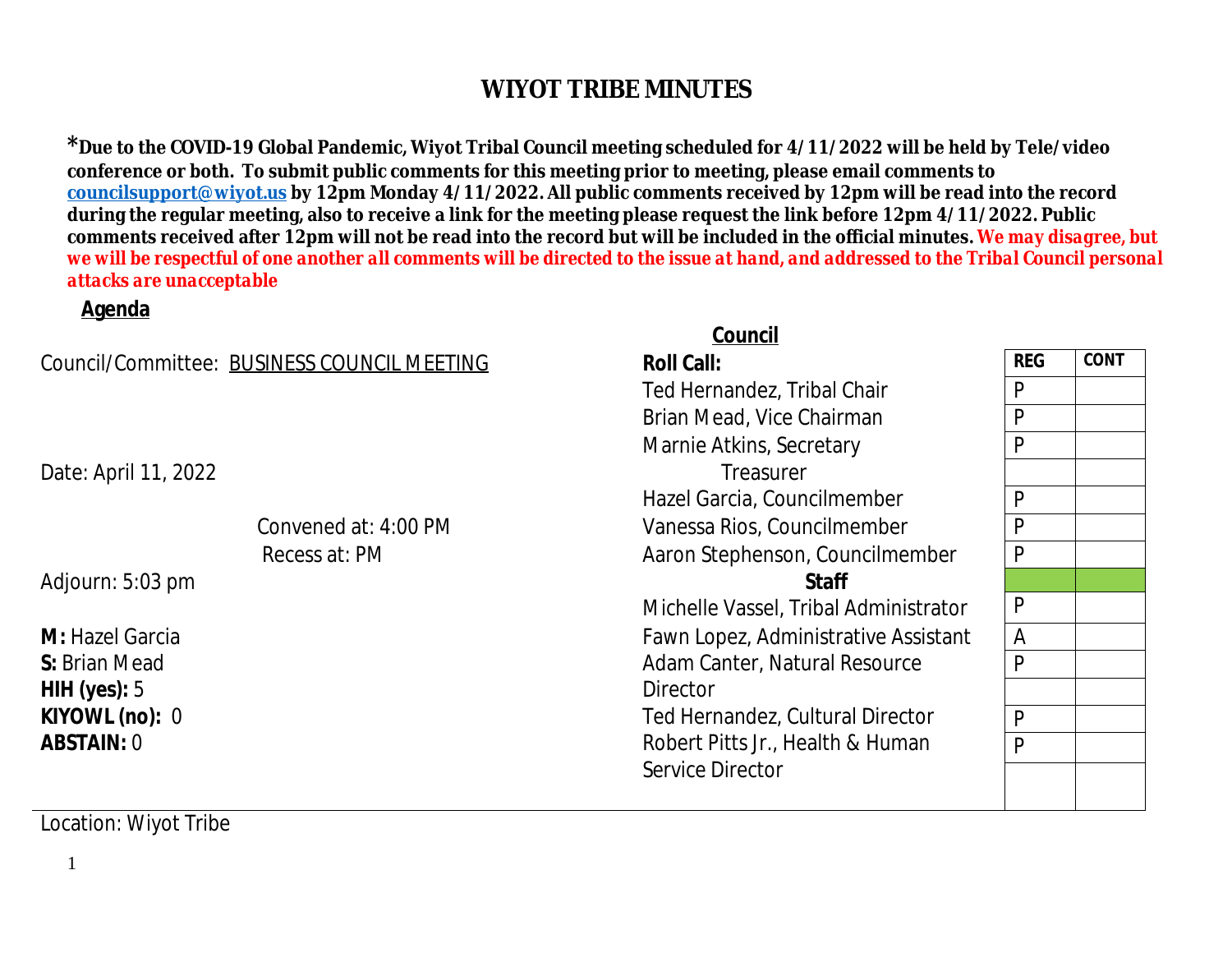1000 Wiyot Drive Loleta, CA 95551

| <b>Moment of Silence:</b> |                                                                                                                                                                                                                                  |                                                                                                    |                                  |  |  |
|---------------------------|----------------------------------------------------------------------------------------------------------------------------------------------------------------------------------------------------------------------------------|----------------------------------------------------------------------------------------------------|----------------------------------|--|--|
|                           | <b>SECTION / AGENDA ITEM</b>                                                                                                                                                                                                     | <b>VOTE (IF ANY)</b>                                                                               | <b>ACTION (IF ANY)</b>           |  |  |
| $\mathbf{I}$ .            | <b>ROLL CALL</b>                                                                                                                                                                                                                 |                                                                                                    |                                  |  |  |
| II.                       | <b>APPROVAL OF AGENDA</b>                                                                                                                                                                                                        | M: Brian Mead<br><b>S:</b> Vanessa Rios<br>HIH (yes): $5$<br>KIYOWL (no): 0<br><b>ABSTAIN: 0</b>   | Motion approved agenda           |  |  |
| III.                      | <b>CONSENT CALENDAR</b><br><b>Minutes</b><br>March 14th, 2022<br>Phone vote 04-22<br><b>Tribal Administrator Report</b><br><b>Natural Resources Report</b><br><b>Health &amp; Human Service Report</b><br><b>Cultural Report</b> | M: Hazel Garcia<br>S: Aaron<br>Stephenson<br>HIH (yes): $5$<br>KIYOWL (no): 0<br><b>ABSTAIN: 0</b> | Motion approved consent calendar |  |  |

2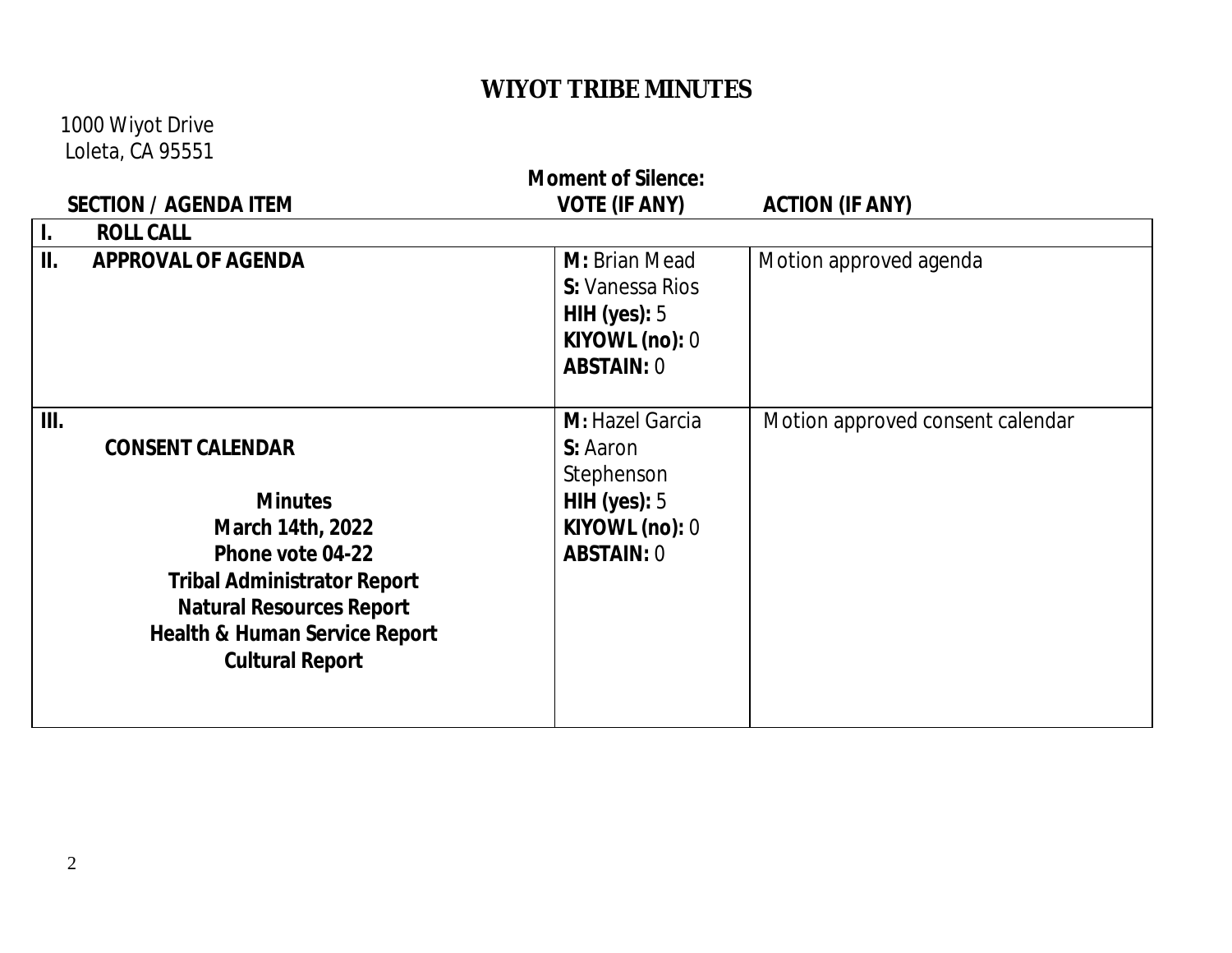## *IV. Va Rou'nirilh (Guest Speaker)*

### *1. Patty Torres and Advisor Michael Yabsley; former WNRD employee Patty Torres and advisor from Univ. of Georgia to propose & request TBR and Wiyot ancestral territory as tick and tick-borne disease research site.*

Patty Torres came forth to ask Wiyot Tribe to collect ticks on the reservation, concerned that there were so many ticks from 2015-2017. Would like to research ticks and try and minimize ticks/diseases. Also, would like to mentor anyone that is interested in science. **M:** Marnie Atkins **S:** Aaron Stephenson

**HIH (yes):** 5 **KIYOWL (no):** 0 **ABSTAIN:** 0

2. **Jennifer Marlow, Assistant Professor and Alec Brown, Graduate Research Assistant at Cal Poly Humboldt to discuss research regarding nuclear fuel storage site at Jurouk Higuchguk (King Salmon) PG&E plant and invite Wiyot representatives to participate.**

Important to invite Tribal members to be heard on policy making and different findings/claims, will be holding workshops 6/23-24/2022. Would like to know what risks there are to people, fish, and Mariculture regarding the nuclear fuel storage site at Jurouk Higuchguk (King Salomon) PG&E plant. Would like Cheryl Seidner to come and do a blessing. Chairman Hernandez gave direction to continue to work with Natural Resource Department's director Adam Canter.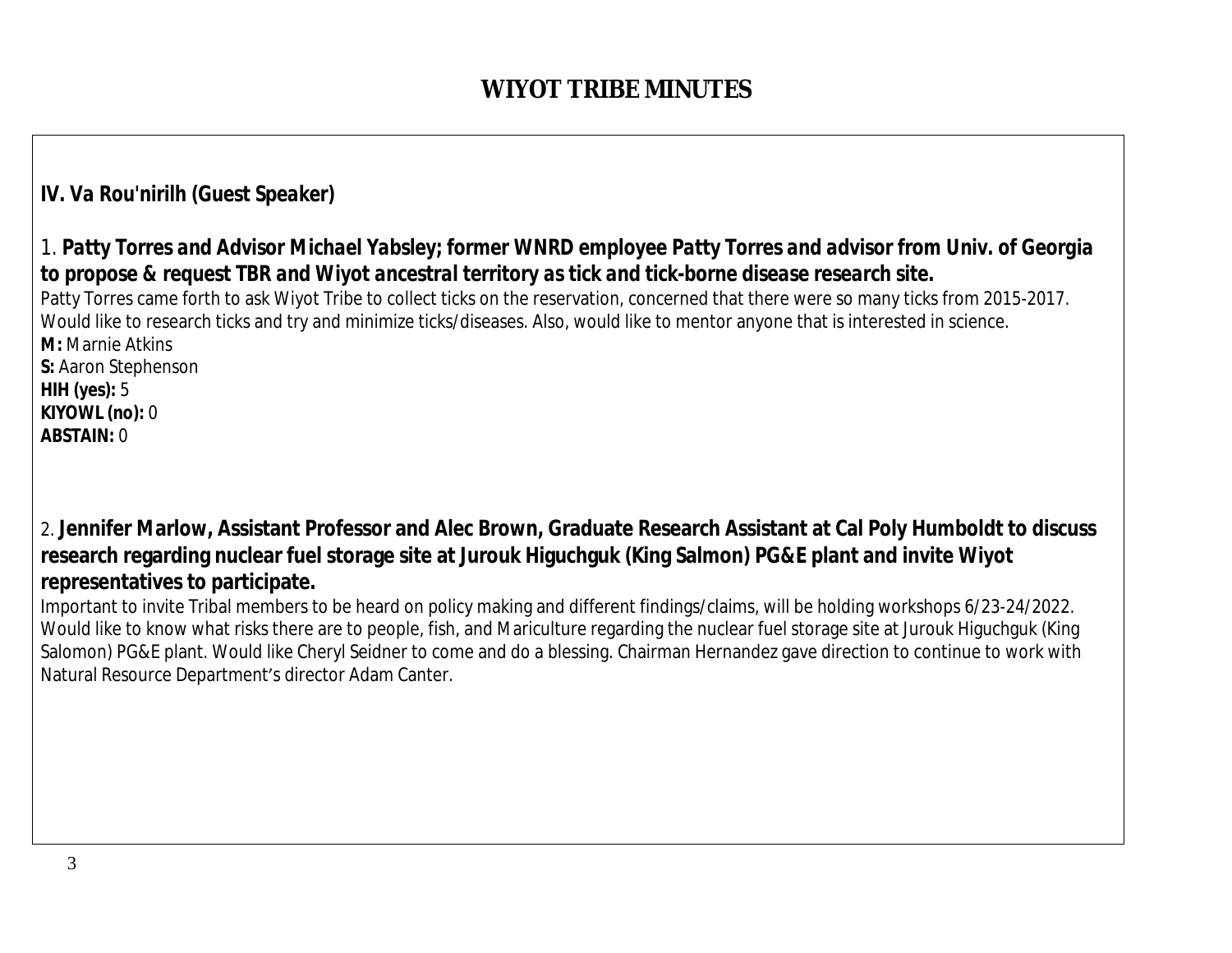## *V. Rou Da'louy-PUBLIC FORUM (2-minute limit on presentations)*

**1. Madison Flynn-**Membership noticed that closure signs were taken down, is requesting more communication to Tribal members, wanting in person meetings. Concerned Tribal Administrator Michelle Vassel and Emergency Operations Manager Heather Blevins were not at the Annual meeting to relieve Secretary Marnie Atkins from her duties at the Annual meeting.

*\*Chairman Hernandez stated staff did not take down the signs in front of the Reservation, the signs were taken down by a Tribal member or Community member.*

**2.**

**3.**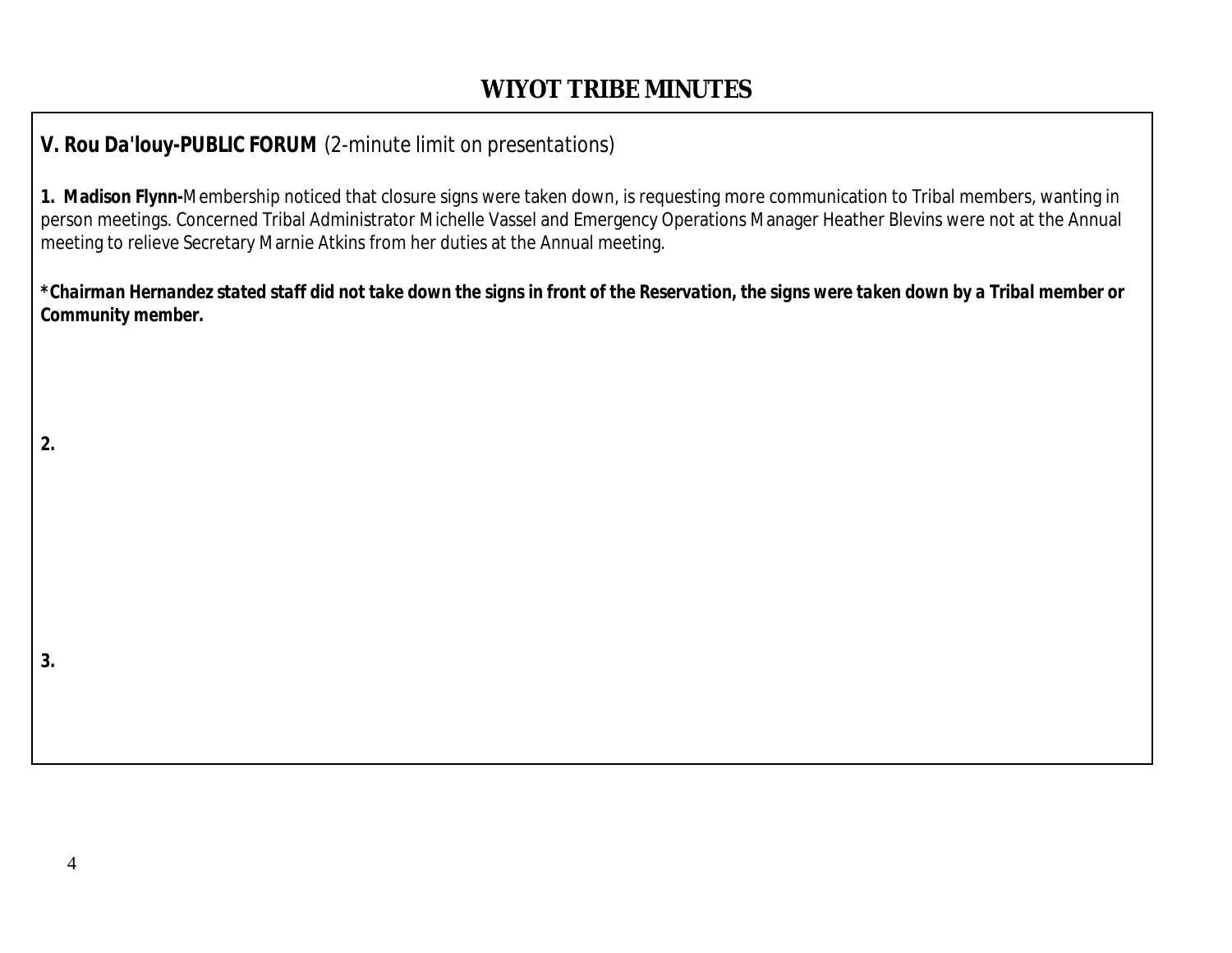| VI.<br><b>ACTION ITEMS</b>                                       | <b>VOTE (IF ANY)</b> | <b>ACTION (IF ANY)</b>              |
|------------------------------------------------------------------|----------------------|-------------------------------------|
| <b>1. Title: Request to purchase Replacement Vehicle for</b>     | M: Aaron Stephenson  | Motion approved to purchase         |
| <b>Transportation Program</b>                                    | S: Vanessa Rios      | Replacement Vehicle for             |
| <b>Description: Passenger Van Mid-Top/Wheelchair access</b>      | HIH (yes): $5$       | <b>Transportation Program</b>       |
| Cost: \$66,290 plus fees                                         | KIYOWL (no): 0       |                                     |
| <b>Funded by: Bureau of Indian Affairs-Tribal Transportation</b> | <b>ABSTAIN: 0</b>    |                                     |
| Program                                                          |                      |                                     |
| Sub. By: Robert Pitts Jr.                                        |                      |                                     |
| 2. Title: Request authorization resolution 22-08                 | M: Aaron Stephenson  | Motion approved resolution 22-08    |
| Description: Wiyot Tribe to join the Northern California         | S: Hazel Garcia      | Wiyot Tribe to join the Northern    |
| Indian Development Council, Inc., (NCIDC) Low-Income             | HIH (yes): $5$       | California Indian Development       |
| Household Water Program (LIHWP) grant funding and                | KIYOWL (no): 0       | Council, Inc., (NCIDC) Low-Income   |
| administration of funds                                          | <b>ABSTAIN: 0</b>    | Household Water Program (LIHWP)     |
| Cost: \$3,719.00 (Award)                                         |                      | grant funding and administration of |
| <b>Funded by: Northern California Indian Development Council</b> |                      | funds                               |
| Sub. By: Robert Pitts Jr.                                        |                      |                                     |
| 3. Title: Request to approve Pump House Automatic                | M: Aaron Stephenson  | Motion approved Cummins             |
| <b>Transfer Switch</b>                                           | S: Brian Mead        | Automatic Transfer Switch for pump  |
| Description: Cummins Automatic Transfer Switch                   | HIH (yes): $5$       | house                               |
| Cost: \$5,399.00                                                 | KIYOWL (no): 0       |                                     |
| Funded by: 50/50 Cost share Wiyot Tribe & Indian Health          | <b>ABSTAIN: 0</b>    |                                     |
| Service                                                          |                      |                                     |
| Sub. By: Adam Canter                                             |                      |                                     |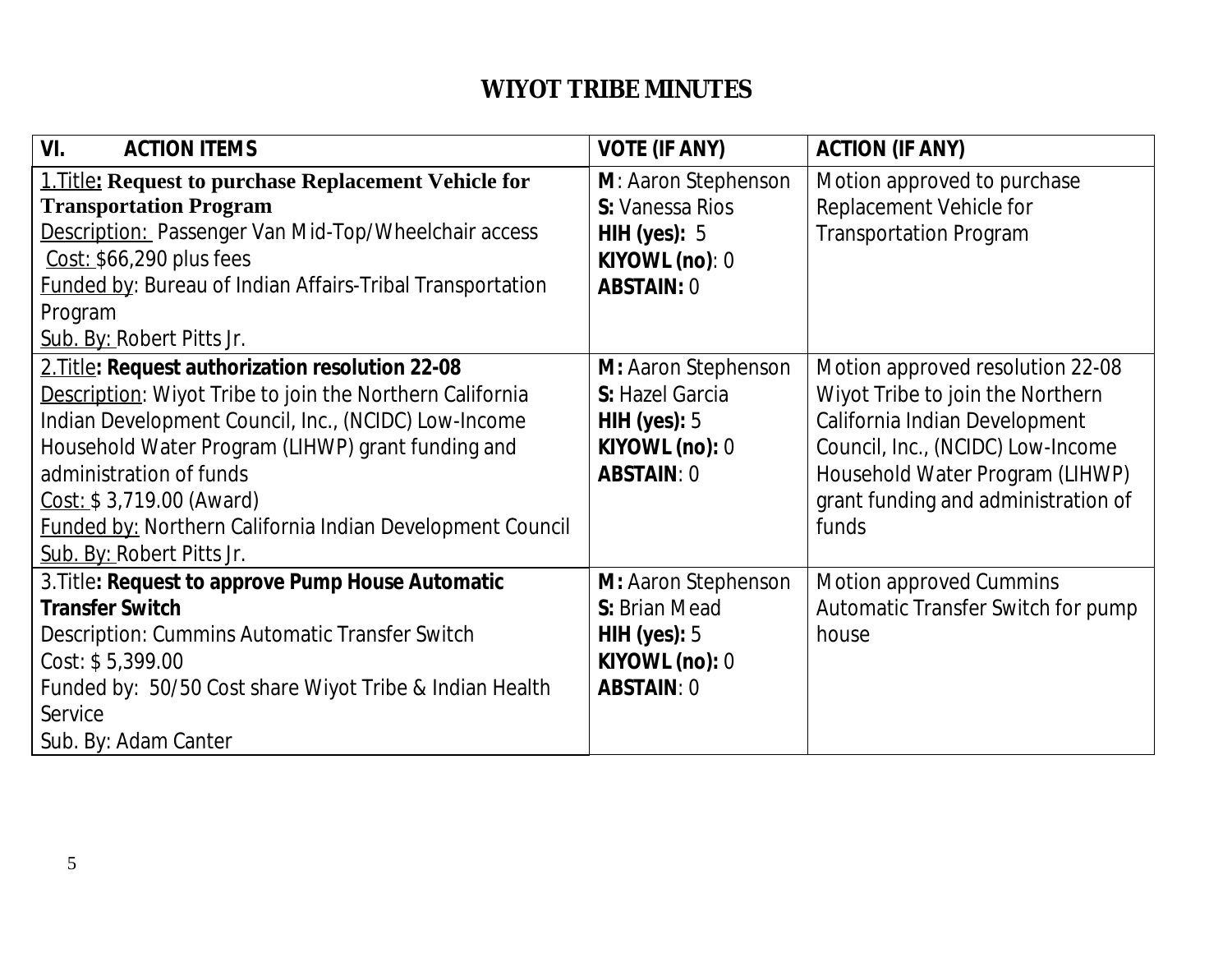| 4. Title: Request to approve Smart Meter Kits for TBR water<br>system<br>Description: Purchasing cellular end points for existing water<br>meters<br>Cost: \$9,542<br>Funded by: 361<br>Sub. By: Adam Canter                                                                                                                                                                                                                                                | M: Aaron Stephenson<br><b>S:</b> Marnie Atkins<br>HIH (yes): $5$<br>KIYOWL (no): $0$<br><b>ABSTAIN: 0</b> | Motion approved Smart Meter Kits<br>for TBR water system<br>*TBR-Table Bluff Reservation                                                                                                                     |
|-------------------------------------------------------------------------------------------------------------------------------------------------------------------------------------------------------------------------------------------------------------------------------------------------------------------------------------------------------------------------------------------------------------------------------------------------------------|-----------------------------------------------------------------------------------------------------------|--------------------------------------------------------------------------------------------------------------------------------------------------------------------------------------------------------------|
| 5. Title: Request to accept Ocean Protection Council (OPC)<br>Prop 1 Grant Agreement P01-4-07 for the Wiyot Tribe<br>Acquisition of Coastal Property for Cultural and Water<br><b>Quality Protection and adopt budget</b><br>Description: Acquisition of Coastal Property<br>(Mouralherwagh) for Cultural and Water Quality Protection.<br>Cost: \$968,000.00 (Award)<br>Funded by: State of California-The Natural Resource Agency<br>Sub. By: Adam Canter | M: Aaron Stephenson<br>S: Hazel Garcia<br>HIH (yes): $5$<br>KIYOWL (no): 0<br><b>ABSTAIN: 0</b>           | Motion approved Ocean Protection<br>Council (OPC) Prop 1 Grant<br>Agreement P01-4-07 for the Wiyot<br>Tribe Acquisition of Coastal Property<br>for Cultural and Water Quality<br>Protection and adopt budget |
| 6. Title: Request to accept Ocean Protection Council Prop 68<br>Grant Agreement C0875005 for the Wiyot Climate Change<br>Adaptation Plan Phase 1 and adopt budget.<br>Description: Phase 1 of the Wiyot Climate Change<br>Adaptation Plan.<br>Cost: \$250,000.00<br>Funded by: State of California-The Natural Resource<br>Agency/Ocean Protection Council<br>Sub. By: Adam Canter                                                                          | M: Aaron Stephenson<br>S: Vanessa Rios<br>HIH (yes): $5$<br>KIYOWL (no): $0$<br><b>ABSTAIN: 0</b>         | Motion approved Ocean Protection<br>Council Prop 68 Grant Agreement<br>C0875005 for the Wiyot Climate<br>Change Adaptation Plan Phase 1 and<br>adopt budget.                                                 |